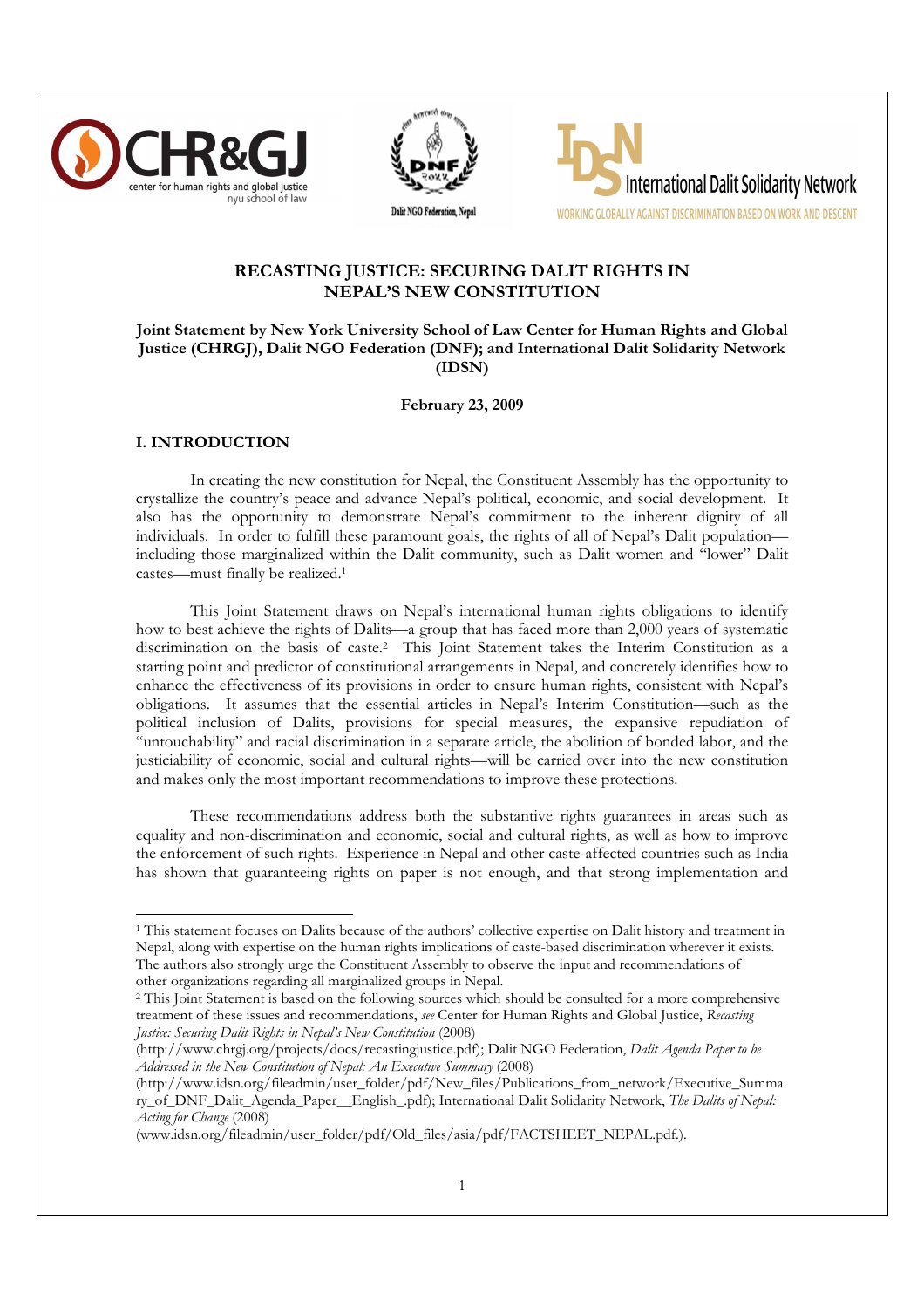enforcement is critical to closing the gap between a constitutional vision and the social reality which has characterized Nepal's human rights record to date.

# II. THE CONSTITUTIONAL MOMENT IN CONTEXT: FACTUAL AND LEGAL STARTING POINTS

#### A. The Dalit Experience in Nepal

Nepal's pervasive caste system has a firm hold on Nepalese society. Stripped of its historical underpinnings and religious justifications, it is a social hierarchy that is nothing other than a discrimination system in which certain groups of people, based exclusively on their birth into a particular social group, are forever branded as inferior. This distinction defines every conceivable aspect of a Dalit's existence. Her citizenship, her access to land, her education, her livelihood, her choice of spouse, her place of worship, her security, her health, and her bodily integrity are all principally limited by caste. The grossest manifestation of this discrimination system is the practice of "untouchability"—the complete repudiation and segregation of Dalits from members of other castes, including a prohibition on touching non-Dalits and their possessions based on the belief that Dalits are "polluted."

Caste discrimination and the practice of "untouchability" have ensured the complete subordination of Dalits who, based on some unofficial estimates, may comprise up to 25 percent of Nepal's population. Both government and private actors subject Dalits to extreme forms of exploitation. "Upper-caste" community members typically force Dalits to live in segregated communities, forbid them from entering public spaces, deny them access to food, water, and land, and coerce them into caste-based occupations considered too "ritually impure" for "higher castes." Attempts by Dalits to defy this prescribed social order are met with punitive violence and social ostracism and the State frequently fails to step in to prevent or punish such acts. In addition, as Dalit women and girls in Nepal endure the intersectional burden of both caste and gender discrimination, they bear the brunt of exploitation and violence and are consistently denied the ability to fulfill their basic daily needs. Along with Dalit women, Madhesi Dalits living in the Southern part of the country and marginalized Dalit castes like GAINE and BADI, are more marginalized and more excluded in society and thereby face further barriers to their enjoyment of human rights.

#### B. Nepal's International Human Rights Obligations

Nepal's implicit and explicit endorsement of caste discrimination is illegal under international law. Nepal is a party to the following international human rights treaties that reject the inherently discriminatory features of the caste system: the International Convention on the Elimination of All Forms of Racial Discrimination (ICERD), the Convention on the Elimination of All Forms of Discrimination Against Women (CEDAW), the International Covenant on Civil and Political Rights (ICCPR), the International Covenant on Economic, Social and Cultural Rights (ICESCR), the Convention Against Torture and Other Cruel, Inhuman or Degrading Treatment or Punishment (CAT), and the Convention on the Rights of the Child (CRC).

These treaties create binding obligations that must be carried out in good faith to respect, protect and fulfill rights. Core among these obligations are non-discrimination (in both intent and effect) and equality, which means both formal or *de jure* equality and substantive or *de facto* equality. The obligation of substantive equality requires Nepal to look at all of the factors that impact on a person's real enjoyment of equality, including those who face multiple forms of discrimination, such as Dalit women and those subject to inter-Dalit discrimination.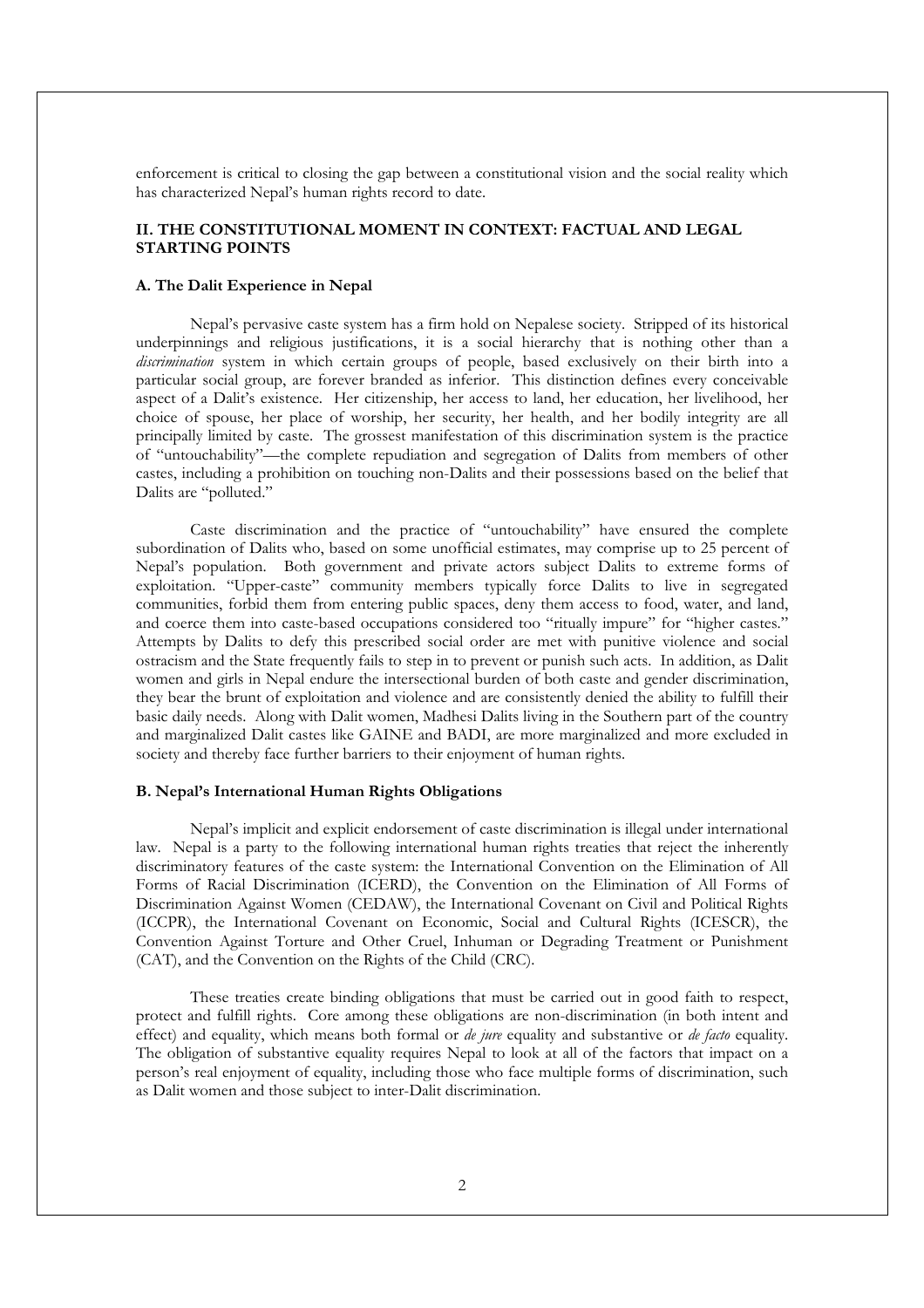These treaties unequivocally obligate Nepal to undertake the following with respect to caste discrimination by both government and private actors:

- Pursuant to ICERD, Nepal is obligated to eliminate all forms and manifestations of direct and indirect descent-based discrimination, which, according to General Recommendation No. 29, includes caste discrimination; to ensure nondiscrimination in the fulfillment of civil, political, social, economic, and cultural rights; and to take positive measures to ensure equality for Dalits and other marginalized groups.
- Pursuant to CEDAW, Nepal is obligated to pursue policies to eliminate discrimination against women and to take positive measures to ensure equality for women in relation to all substantive rights guarantees to which women are entitled. These include the enjoyment of economic, social, and cultural rights, as well as civil and political rights.
- Pursuant to the CRC, Nepal is obligated to protect the rights of children, including protection from all forms of sexual exploitation and sexual abuse, prostitution and other unlawful sexual practices, and child labor.
- Pursuant to the ICCPR, Nepal is obligated to guarantee civil and political rights to all individuals within its territory or subject to its jurisdiction. Among other things, the ICCPR forbids the arbitrary denial of the right to life; torture or cruel, inhuman, or degrading treatment or punishment; slavery, servitude, and certain instances of forced or compulsory labor; arbitrary arrest or detention; arbitrary interferences with privacy, family, and correspondence; and unlawful attacks on honor and reputation. Further, the ICCPR mandates that Nepal allow for freedom of opinion and expression; freedom of assembly and association; the right to marry freely; freedom to take part in the conduct of public affairs, directly or through freely elected representatives; the right to vote; and the right to enjoy culture and practice religion freely. Moreover, Nepal is obligated to treat as equal all persons before the law and to provide, without discrimination, equal protection of the law.
- Pursuant to the ICESCR, Nepal is obligated to guarantee certain economic, social, and cultural rights. These rights include, but are not limited to, the right to work in a field freely chosen; fair and equal remuneration for work; pay that provides a decent living for workers and their families; safe and healthy working conditions; reasonable limitations on working hours and days; the right to organize with regard to labor and employment issues; social security and social insurance programs; the right of everyone to an adequate standard of living (including adequate food, clothing, and housing and the continuous improvement of living conditions); the right of everyone to the highest attainable standard of physical and mental health; the right to an education; and the right of everyone to take part in cultural life, enjoy the benefits of scientific progress, and benefit from the protection of the moral and material interests resulting from any scientific, literary, or artistic production of which they are the author. The ICESCR also guarantees that the rights enunciated therein will be exercised without discrimination of any kind as to race, color, sex, language, religion, political or other opinion, national or social origin, property, birth, or other status.
- Pursuant to its accession to CAT, Nepal is obligated to prevent, prohibit, and punish acts of torture and other forms of cruel, inhuman, or degrading treatment or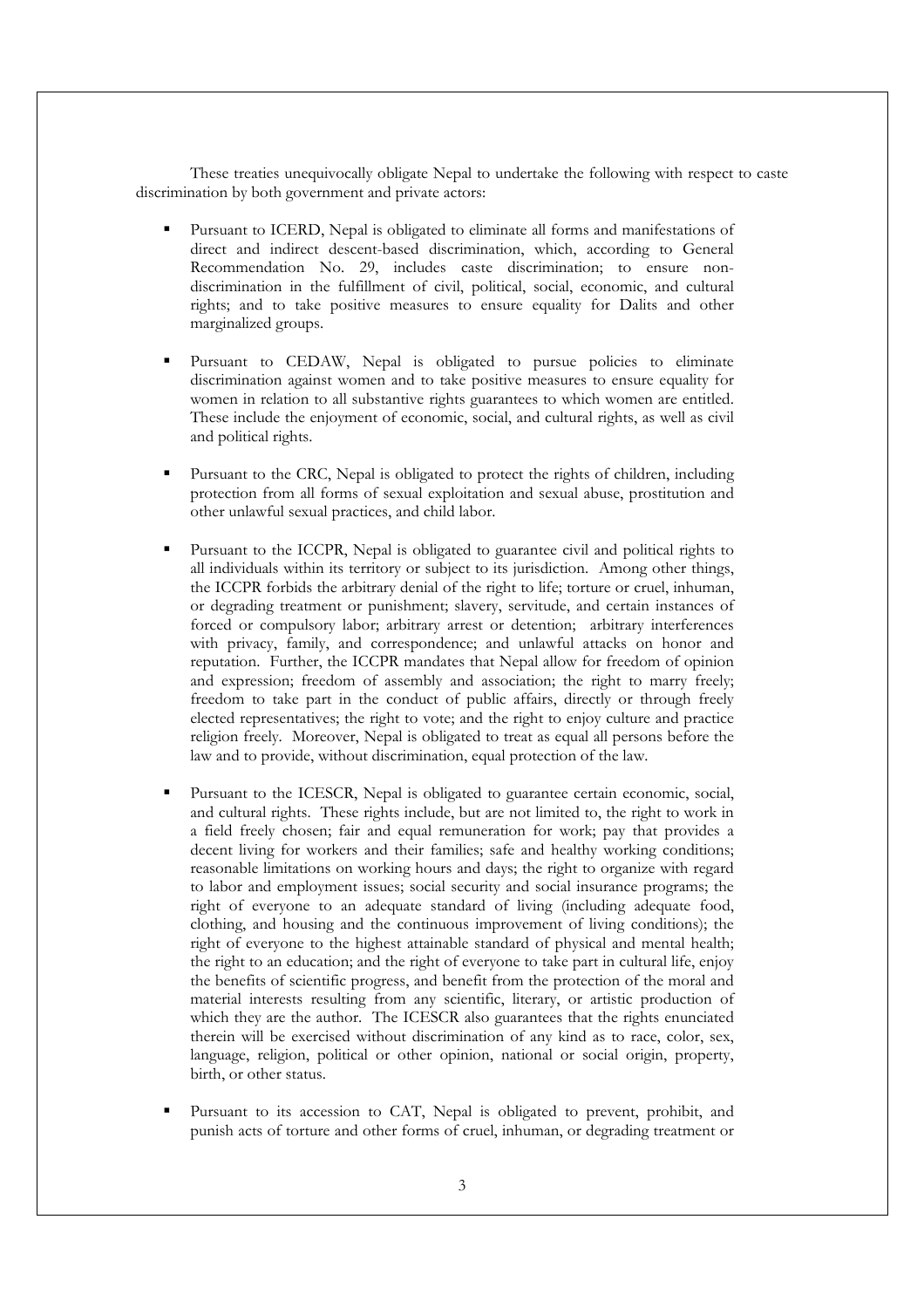punishment and to ensure that victims of torture can obtain redress in the State's legal system.

Nepal's human rights record has been examined by each of the treaty bodies that monitor the implementation of these treaties. These bodies have found that Nepal has not fulfilled many of its obligations under ICERD, CEDAW, CRC, ICCPR, ICESCR, or CAT. These obligations continue to apply to Nepal, irrespective of the political mechanisms that are envisaged in the transition to democracy and should therefore be embodied in Nepal's new constitution.

### III. SECURING DALIT RIGHTS IN THE NEW CONSTITUTION

#### A. Access to Citizenship

 Through Articles 8 (Citizenship at the commencement of the Constitution) and 11 (Citizenship team to be assigned), the Interim Constitution seeks to address barriers to citizenship. However, the Interim Constitution (and the Nepal Citizenship Act 2063 (2006)), continues to discriminate against women and Dalits. To remedy this, the new constitution should include language that allows foreign spouses of Nepalese women to acquire citizenship in the same way as foreign spouses of Nepalese men, and include language that enables children to be equally eligible for citizenship whether it is their mother or father who is foreign. To give full effect to the promise of citizenship, Nepal must also remove barriers to Dalits' receipt of citizenship certificates, including the requirement of certain documentation (e.g. property ownership), that create particular obstacles for Terai Dalit community members and others who have historically lacked access to land rights. Without citizenship, Dalits are also unlawfully prevented from the enjoyment of a host of other rights under the Interim Constitution.

#### B. The Right to Equality and Non-Discrimination

 The Interim Constitution seeks to protect the right of individuals to equality and nondiscrimination primarily by virtue of The Preamble, Article 13 (Right to equality) and Article 14 (Right against untouchability and racial discrimination). However, Nepal has routinely failed to effectively address caste-based discrimination both in law and in practice. In order to remedy this, the new constitution should, as a starting point, explicitly include a commitment to human rights as a central concern in the Preamble. In addition, building upon Article 13, the new constitution should make the list of grounds on which discrimination is prohibited non-exhaustive, fully include all grounds covered by international human rights law to illustrate the breadth of proscribed discrimination, and extend this protection against discrimination to non-citizens by stating that the guarantee applies to "all persons." The new constitution should also make clear that the list of groups eligible for "special provisions" is non-exhaustive, as failure to create such measures when necessary to achieve substantive equality risks placing Nepal in violation of its international obligations. Finally, to augment Article 14's repudiation of "untouchability" and racial discrimination, the new constitution could additionally include an explicit prohibition on the imposition of certain occupations on the basis of caste. Drafting the new constitution in this manner will ensure substantive equality by realizing the prohibition on caste-based discrimination and thereby moving to eradicate many of the serious violations of human rights committed against Dalits in Nepal.

### C. Civil and Political Rights

Through Articles 21 (Right to social justice) and 33(d1) (Responsibilities of the State), the Interim Constitution secures the right of Dalits to participate in State structures on the basis of proportional inclusion. This requires an accurate census to establish the correct number of Dalits and the enforcement of special measures, such that Dalits can meaningfully participate in all decision-making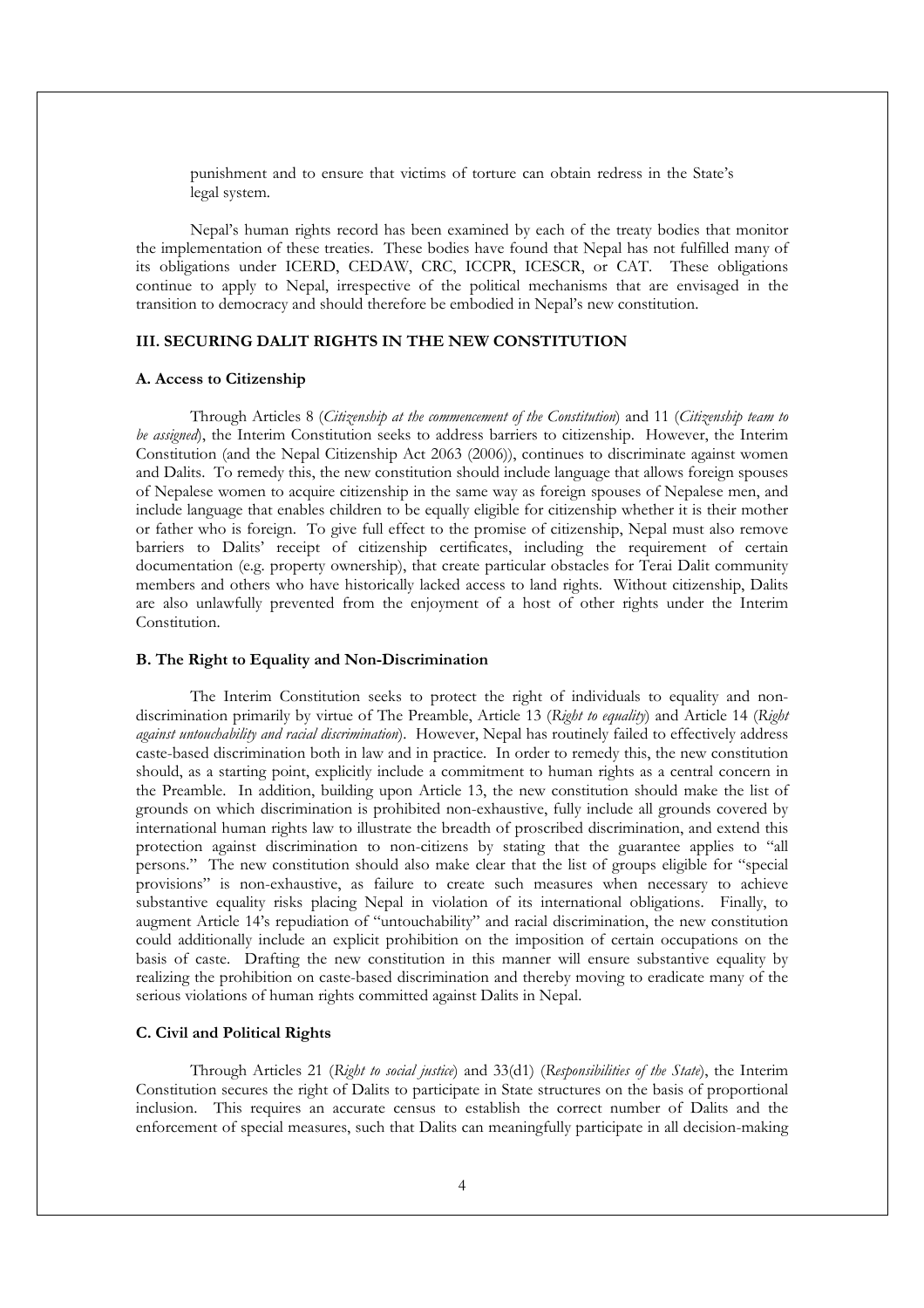processes—from drafting the new constitution to national development activities. An inclusive political system also requires that political parties do not discriminate in membership, leadership or nomination for political positions and thus registration should be prohibited on all these grounds in the new constitution's equivalent of Article 142 (Registration required for securing recognition for the purpose of contesting elections as a political party). To ensure the Right to freedom (Article 12) and the Right to religion (Article 23), the new constitution should avoid unlawful or undue restrictions on these freedoms. which may be misapplied to prevent Dalits from asserting their human rights. Finally, to fully square Nepal with its international obligations, the new constitution should guarantee the right to marry freely a person of one's choosing, which includes inter-caste marriage. Through these changes, the new constitution can ensure that civil and political rights are protected, including during states of emergency when they are often most under threat.

### D. Economic, Social & Cultural Rights

While the Interim Constitution makes considerable effort to constitutionalize economic, social and cultural rights, it fails to provide adequate assurances that Dalits will access and enjoy these rights. To overcome the significant historical barriers which Dalits face, the new constitution needs to ensure that these rights guarantees are not hollow or contingent. For example, many of the relevant provisions (e.g. Article 18 (Right regarding employment and social security)) only guarantee the right to the extent that it is "…provided for in the law." Removing such caveats and ensuring that Nepal's core obligations are not mistakenly included in non-judicially enforceable provisions in the new constitution will ensure that economic, social and cultural rights are justiciable in practice.

The new constitution must also include a series of more concrete provisions on economic, social and cultural rights in order to comply with Nepal's international obligations. Whereas Article 16 (Right regarding environment and health) provides rights to a clean environment and free basic health care, the new constitution must in addition include a provision that guarantees every person's right to enjoy the highest attainable standard of physical and mental health, including access to the underlying determinates of the right to health, such as clean water and adequate health care. Whereas Article 18 (Right regarding employment and social security) provides for the right to food sovereignty, to enhance enforceability, the new constitution should clarify that the right to food sovereignty includes the right to the minimum essential, nutritionally adequate and safe food. Whereas Article 17 (Education and cultural rights) provides a right to free education, to ensure meaningful access to education, it should expand the right to education to include progressive introduction of free higher education for all. Consistent with Nepal's obligations of equality and non-discrimination, access to all education must be non-discriminatory, which includes removing discriminatory references to Dalits in educational materials.

Whereas Article 29 (Right against exploitation) and Article 30 (Right regarding labour) prohibit traffic, slavery, and serfdom, the new constitution must take additional steps to end the segregation and exploitation of Dalits in employment. This can be achieved if the new constitution also includes as a component of the right to work the right to freely choose or accept employment and specifies that workers are entitled to just and favorable work conditions, including reasonable wages. Alongside these changes, Nepal should also implement employment training programs for Dalits and other groups systematically disadvantaged in access to employment. In view of the living conditions that many Dalits face, the new constitution should explicitly guarantee a right to safe and adequate housing, thereby improving the living conditions and overall personal security of Dalits. Further, because a general provision of rights is inadequate to end the pervasive discrimination faced by Dalits (e.g. Article 19 (Right to Property)), the new constitution should add Dalits to the groups that would benefit from a progressive policy of ensuring socio-economic security and the provision of land. Specifically, given Dalits' lack of land tenure, the new constitution should also add language which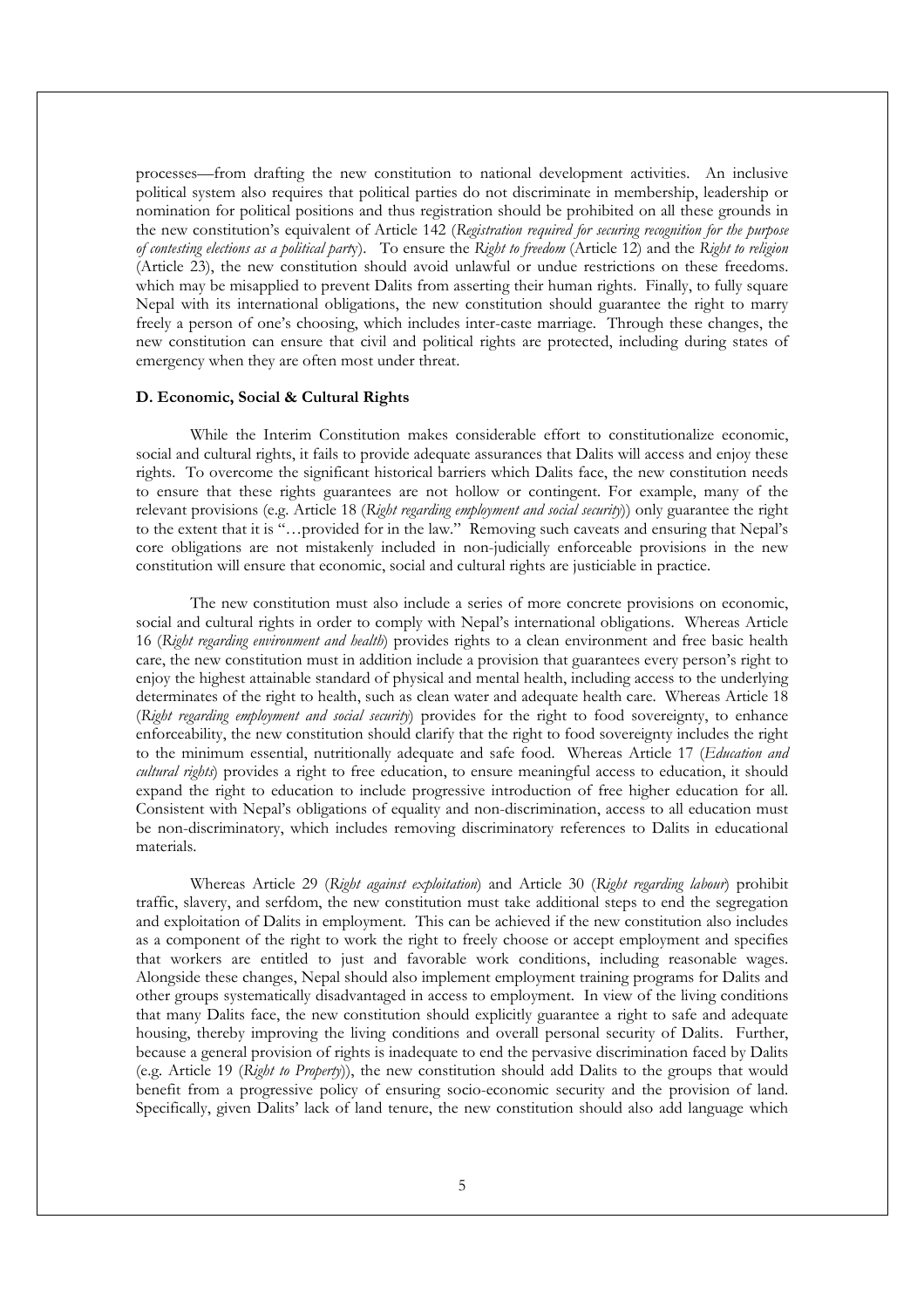secures an entitlement to tenure or comparable redress in cases where land tenure has been compromised by previous discrimination.

### E. Women's Rights

 Article 20 (Rights of women) of the Interim Constitution prohibits discrimination and violence against women and bestows certain property rights and reproductive rights. The devotion of a specific article to women's rights is welcome; however, more is required to remedy the intersectional burden of caste, gender and class discrimination against Dalit women. First, consistent with international law, the new constitution should add a provision requiring all appropriate measures to modify the social and cultural patterns of conduct of men and women. Moreover, it should include specific rights concerning family relations, including the equal rights of men and women with respect to entry into marriage; dissolution of marriage; parental rights and responsibilities; family planning; relations with children; and property and financial assets. Adopting this approach would ensure that the substantive equality of women is promoted, enabling Nepal to take action against the continued and serious violations of human rights committed against Dalit women which have excluded Dalit women from participation in Nepal's governance; undermined access to education, healthcare and an adequate standard of living; and made women susceptible to sexual coercion and exploitation.

#### F. Children's Rights

Through Article 22 (Rights of children), the Interim Constitution seeks to protect the rights of children, including Dalit children who are vulnerable to intolerable work conditions, recruited into armed conflict, and suffer inadequate access to economic, social and cultural rights, such as education and health. In light of these violations, the new constitution should build upon the Interim Constitution's protections, including by clearly stating that children are prohibited from performing any work or services that place children's well-being, physical or mental health, or spiritual, moral or social development at risk and affirming that the best interests of the child is the primary consideration in all actions concerning the rights of children.

#### G. The Right to be Free from Torture and other Cruel, Inhuman or Degrading (CID) Treatment or Punishment

 Article 26 (Right against torture) of the Interim Constitution prohibits physical and mental torture and CID treatment in detention, stating that any such act will be punishable by law complete with the provision of compensation. Despite its merits, Article 26 does not effectively target torture and CID treatment against the Dalit community. In order to ensure that Nepal adheres to its international legal obligations, the new constitution should make clear that the definition of torture and CID treatment extends beyond those acts occurring in traditional custodial detention. Moreover, the new constitution should provide that all acts of torture and CID treatment, including those acts which constitute complicity or participation in torture and CID treatment, are punishable. Finally, it should ensure that all such acts will be punishable by law and by appropriate penalties, taking into account their grave nature. Such changes would address torture and CID acts in State custody or control other than detention as well as acts carried out by non-State actors, ensuring that these rights are practically enforceable. This would help to erode the widespread practice of torture and CID treatment against the Dalit population in Nepal, including gender-based violence by private actors against Dalit women.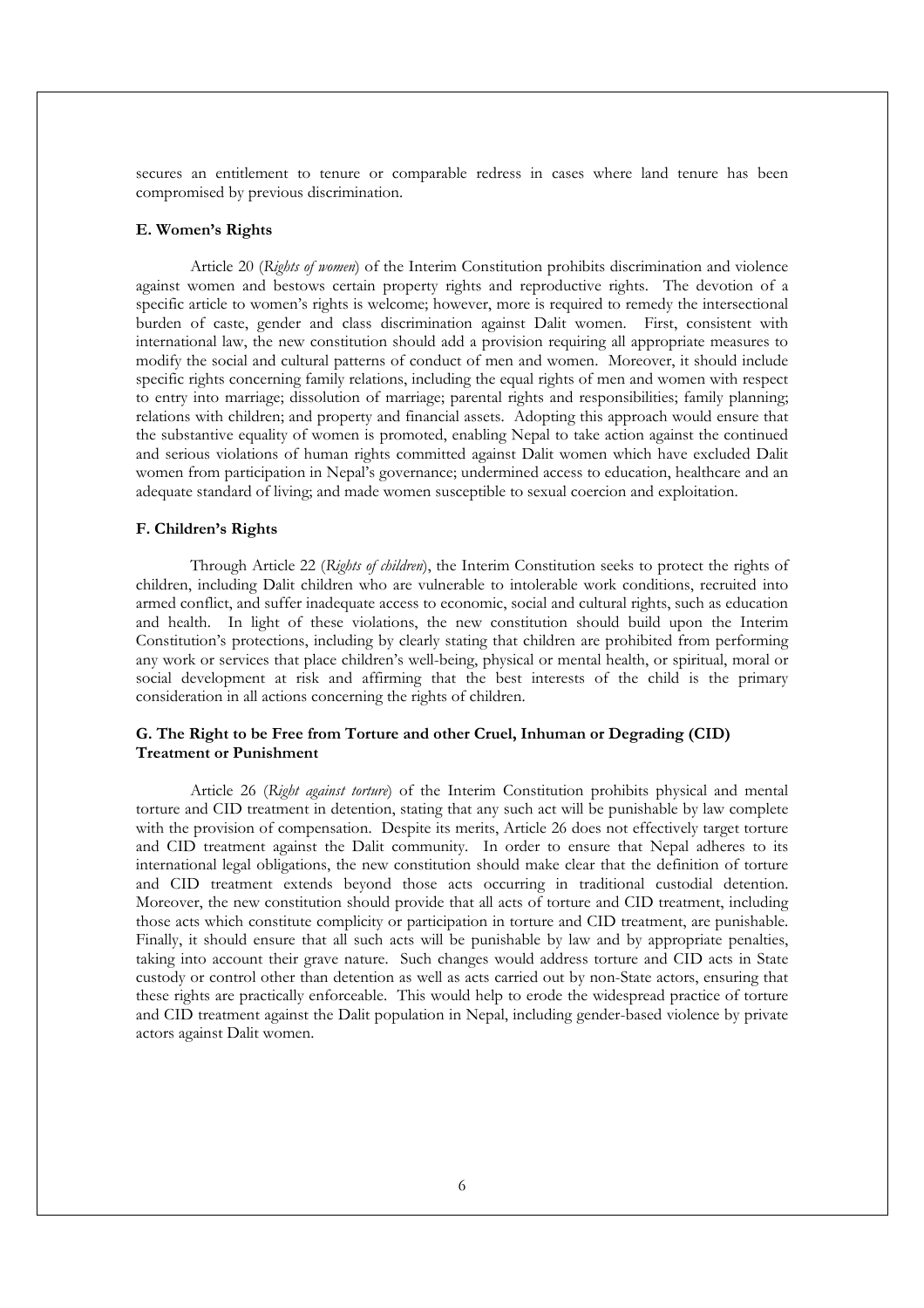#### H. Realizing Constitutional Rights & Protections in Nepal: Issues of Implementation and Enforceability

The Interim Constitution, particularly through Articles 32 (Right to constitutional remedy), 33 (Responsibilities of the State) and 107 (Jurisdiction of the Supreme Court), recognizes that rights must be enforced to be meaningful and that enforcement is not optional. To ensure that law enforcement, the judiciary, and government commissions promote rather than undermine rights and consequently treat untouchability as a serious crime, the new constitution should remove unlawful restrictions on rights guarantees (see above) and give both citizens and non-citizens the constitutional right to petition the Supreme Court to have a law declared unconstitutional. The new constitution should also strengthen the national commissions, by providing for the financial autonomy of the National Human Rights Commission and establishing the National Dalit Commission as a constitutional body. These changes will help end impunity for caste-based discrimination and ensure Dalits' real enjoyment of equality, including for those who face multiple forms of discrimination, such as Dalit women and those facing inter-Dalit discrimination.

### IV. CONCLUSION

In drafting the new constitution, the Constituent Assembly is tasked with the paramount responsibility of crystallizing the peace after Nepal's prolonged civil war and with the challenge of fulfilling Nepal's international legal obligations to secure fundamental rights. These two responsibilities will only be met if the rights of Nepal's Dalit population are fully realized. That all human beings share the same worth is a fundamental principle enshrined in the various human rights treaties to which Nepal is a State Party. Nepal is therefore legally obligated to respect, protect, and fulfill the human rights of Dalits. Meeting this obligation will greatly increase Nepal's ability to maintain a sustainable peace and to achieve effective political, economic, and social development; for too long Nepal has been deprived of Dalit contributions and voices. A new constitution that affirms Nepal's international human rights obligations can and must serve as the foundation for this crucial endeavor if that constitution is drafted to:

- Ensure access to citizenship, including through ensuring that Dalits receive citizenship certificates.
- Protect the right to equality and non-discrimination for all persons by requiring formal and substantive equality, prohibiting discrimination on any ground, repudiating "untouchability" and racial discrimination, and providing for "special provisions" to ensure real equality in the enjoyment of all rights, including employment and education.
- Secure the right of Dalits to meaningfully participate in State structures and decision-making, including the drafting of the new constitution and national development activities, on the basis of proportional inclusion.
- Prohibit registration of political parties that exclude Dalits in membership, leadership or nomination for political positions.
- Guarantee fully all freedoms to Dalits, including freedom of religion and the right to marry freely a person of one's choosing, and ensure that there are no unlawful or undue restrictions on these civil and political rights which prevent their implementation in practice.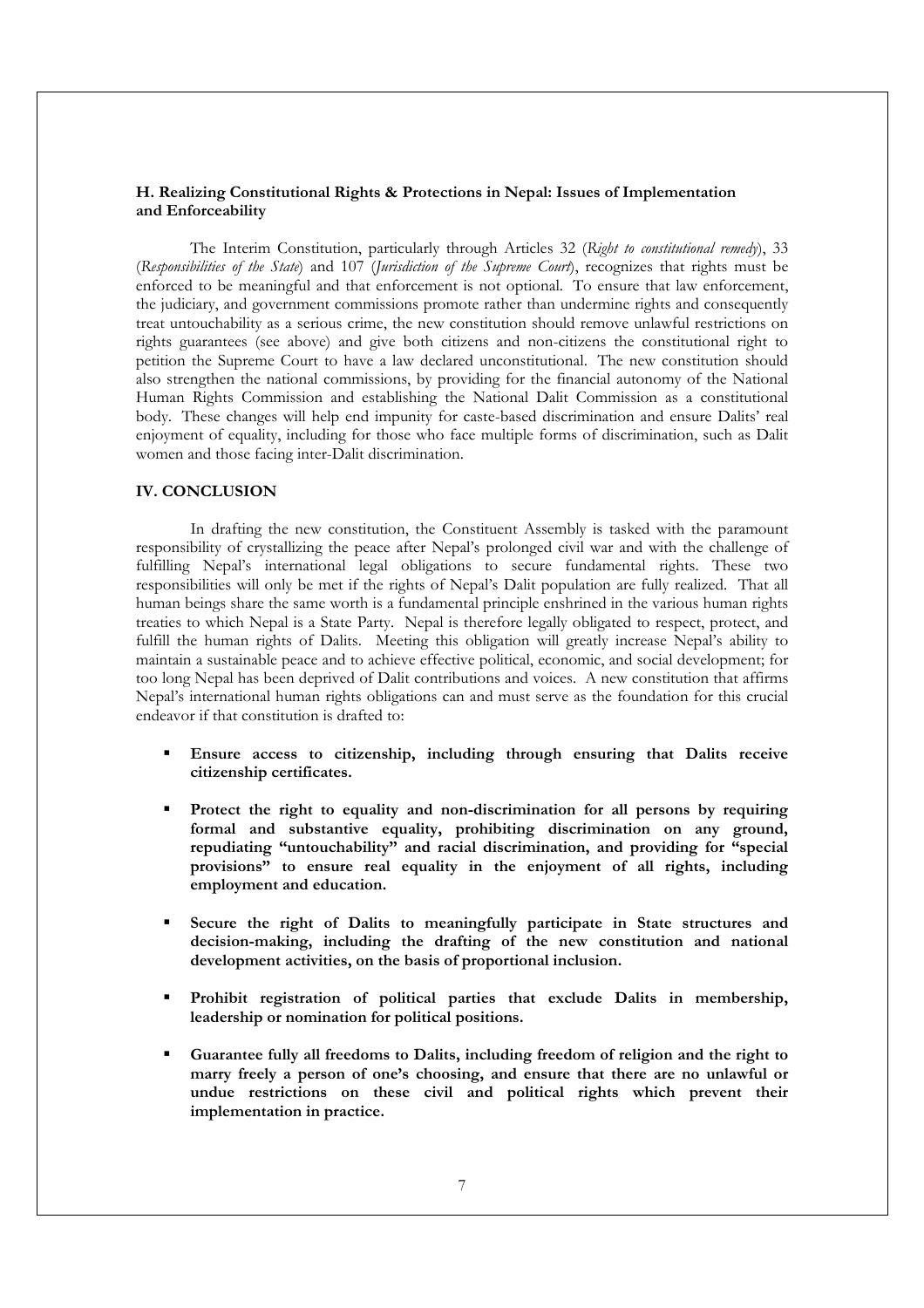- Ensure Dalits' economic, social and cultural rights, by guaranteeing their justiciability and by specifically ensuring education and cultural rights; the right to a clean environment; the right to the highest attainable standard of physical and mental health and free basic health services, along with the underlying determinants of health, such as water and safe and adequate housing;; rights regarding employment, labor and social security, that *inter alia* ensure the right to food, prohibit bonded and forced labor, and guarantee the right to freely choose or accept employment, just and favorable work conditions, and reasonable wages; and the right to property, including through ensuring entitlement to tenure or comparable redress in cases where Dalits' land tenure has been compromised by previous discrimination.
- Guarantee Dalits' children's rights by guaranteeing the right to his or her identity and name, as well as the right to be nurtured, to basic health and social security; prohibiting all exploitation of children, including work or services that endanger their well-being, physical or mental health, or development; and affirming that the best interests of the child is the primary consideration in all actions concerning the rights of children.
- Ensure the rights of Dalit women by prohibiting discrimination and violence against women; requiring all appropriate measures to modify the social and cultural patterns of conduct of men and women; and guaranteeing property rights, reproductive rights and rights concerning family relations.
- Ensure Dalits' right to be free from torture and other cruel, inhuman or degrading (CID) treatment or punishment by prohibiting all acts of physical and mental torture and CID treatment irrespective of the perpetrator and ensuring that all such acts will be punishable by law and by appropriate penalties which take into account their grave nature.
- Realize constitutional rights and protections by ensuring that Dalits' rights are implemented and enforced and that law enforcement, the judiciary and government commissions treat untouchability as a serious crime.

CHRGJ, DNF and IDSN wish to point out that once the Constituent Assembly has made constitutional protections and guarantees in line with the recommendations above, the State must take further legislative, administrative, budgetary, judicial and educational measures to eliminate and prevent caste-based discrimination in both the public and private spheres and to respect, promote, implement and monitor the human rights of those facing caste discrimination.<sup>3</sup>

3 In addition to its treaty obligations, the State should take guidance from the general and special measures stipulated in the draft UN Principles and Guidelines for the Effective Elimination on Discrimination based on Work and Descent as specified in the final report of Mr. Yozo Yokota and Ms. Chin-Sung Chung, Special Rapporteurs on the topic of discrimination based on work and descent.

 $\overline{a}$ 

<sup>(</sup>http://www.idsn.org/fileadmin/user\_folder/pdf/New\_files/final\_report\_discrimination\_on\_work\_and\_dece nt.pdf)